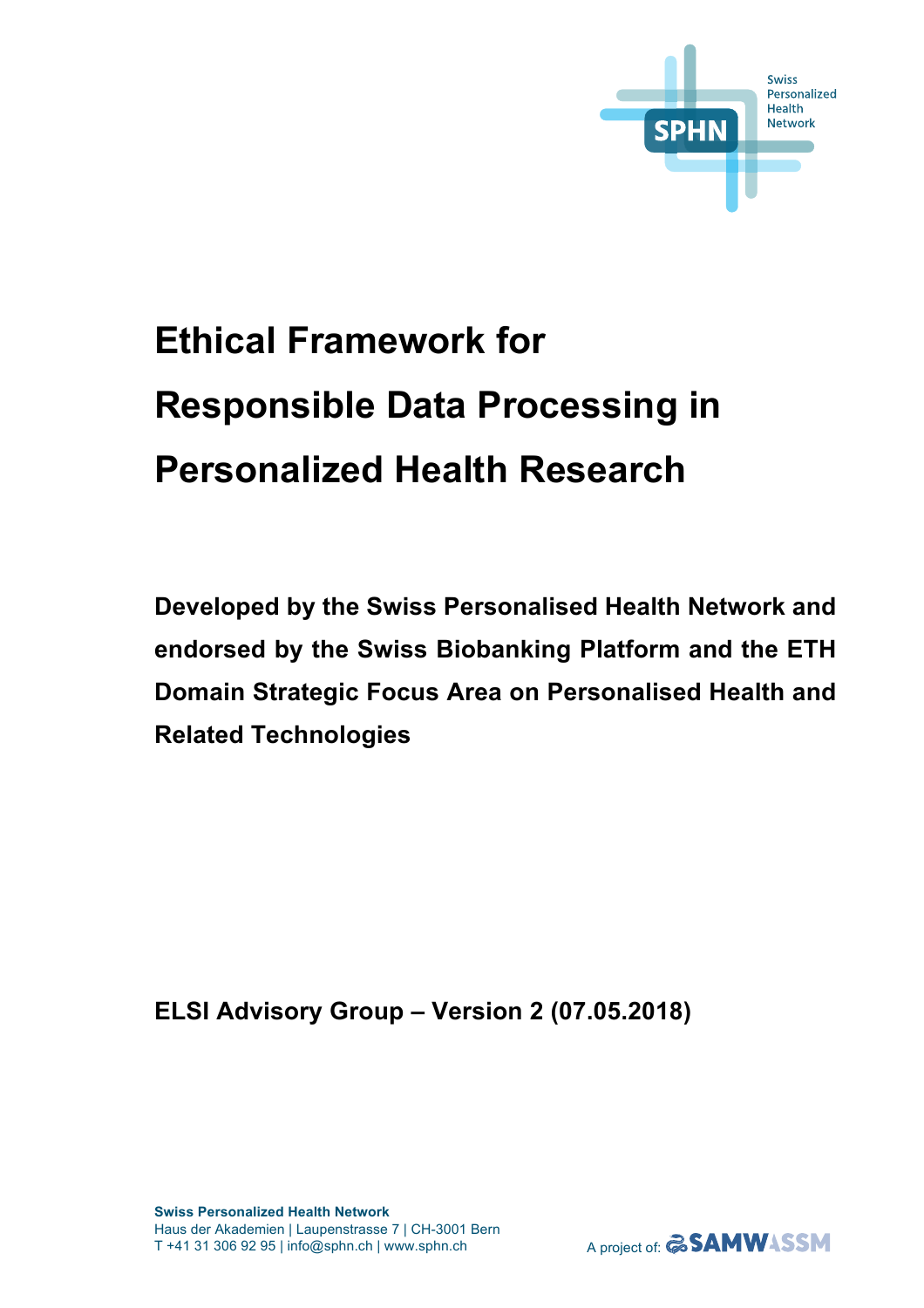#### I. Scope and Purpose

The Ethical, Legal and Social Implications advisory group (ELSIag) of the Swiss Personalized Health Network (SPHN) was mandated to produce ethical guidance in relation to personal data processing within the SPHN, with particular emphasis on guidance for data sharing. To this aim, the ELSIag has produced an ethical framework (henceforth, the Framework) for the responsible processing of personal data in the SPHN (henceforth, the Network). This framework was then endorsed by the Swiss Biobanking Platform (SBP) and the ETH Domain Strategic Focus Area on Personalised Health and Related Technologies (PHRT). The methodology that led to this Framework included a systematic analysis of international guidelines and it is described in a separate document (available at:<https://www.sphn.ch/en/about/publications.html>). The Framework provides ethical guidance to the partners of the Network as to the collection, storage, analysis and sharing of personal data for research purposes. Health-related personal data are often derived from human biological material. Both data and human biological material are addressed in this new version of the Framework.

Compliance with Swiss laws and with this Framework are requirements for participation in the SPHN funding schemes and activities. The Swiss Biobanking Platform is elaborating tools, guidelines and technical standards for the processing and proper use of human biological material. Participating institutions are advised to refer to such standards for quality-related and other technical issues concerning the processing and appropriate handling of human biological material.

The purpose of the Framework is to ensure that scientific activities in relation to personal data and human biological material conducted in the context of the SPHN meet adequate standards of ethical responsibility, promote the rights, interests and well-being of research participants, ensure the efficient production of valuable scientific knowledge, and generate public trust around the activities of the Network.

The Framework refers to all data types and human biological material that can be usefully employed in the context of health research. This includes health-related personal data and human biological material that were not originally collected for research purposes, as well as data that are not conventionally associated with the practice of medical research (such as geolocalization data, social media content, data from commercial portable sensors, and the like).

The Framework is built on four general principles: respect for persons, privacy, data fairness and accountability. Each principle is followed by a set of specific guidelines intended to assist participating institutions to abide by the principles.

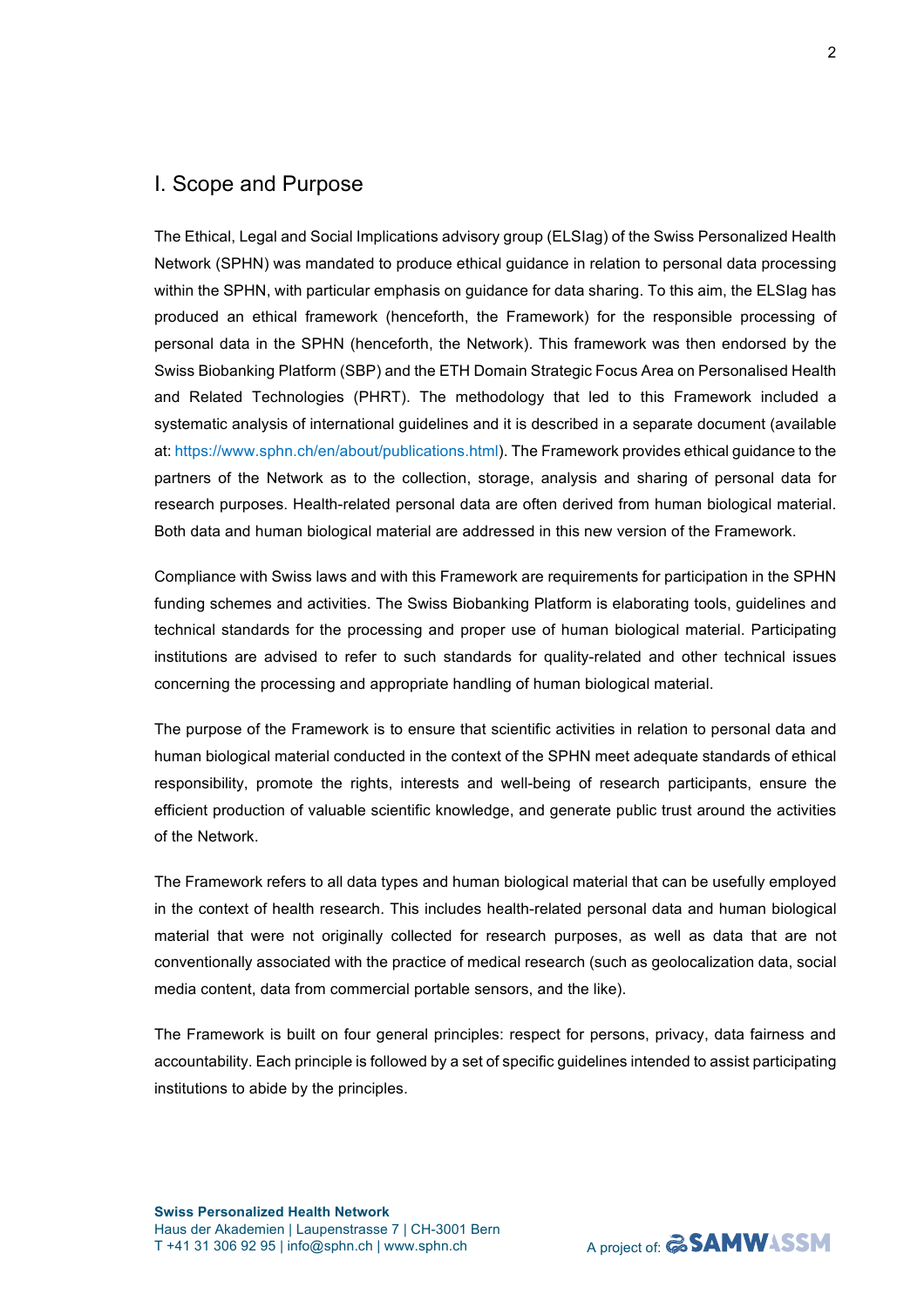In addition, this document contains a glossary of terms employed in the Framework. While this framework is developed for the purposes of SPHN, its principles and guidelines can be adopted by other programs and institutions.

#### *Disclaimer:*

*- The ELSIag and SPHN are not responsible for oversight and compliance with this Framework.* 

*- This document will be periodically reviewed and will be amended in consultation with other governing bodies of the SPHN. It will also be supplemented with additional policies according to the needs of the SPHN Network.*

*- Institutions or programs which adopt or endorse this framework and wish to be explicitely named here, should contact directly the SPHN Management Office.* 

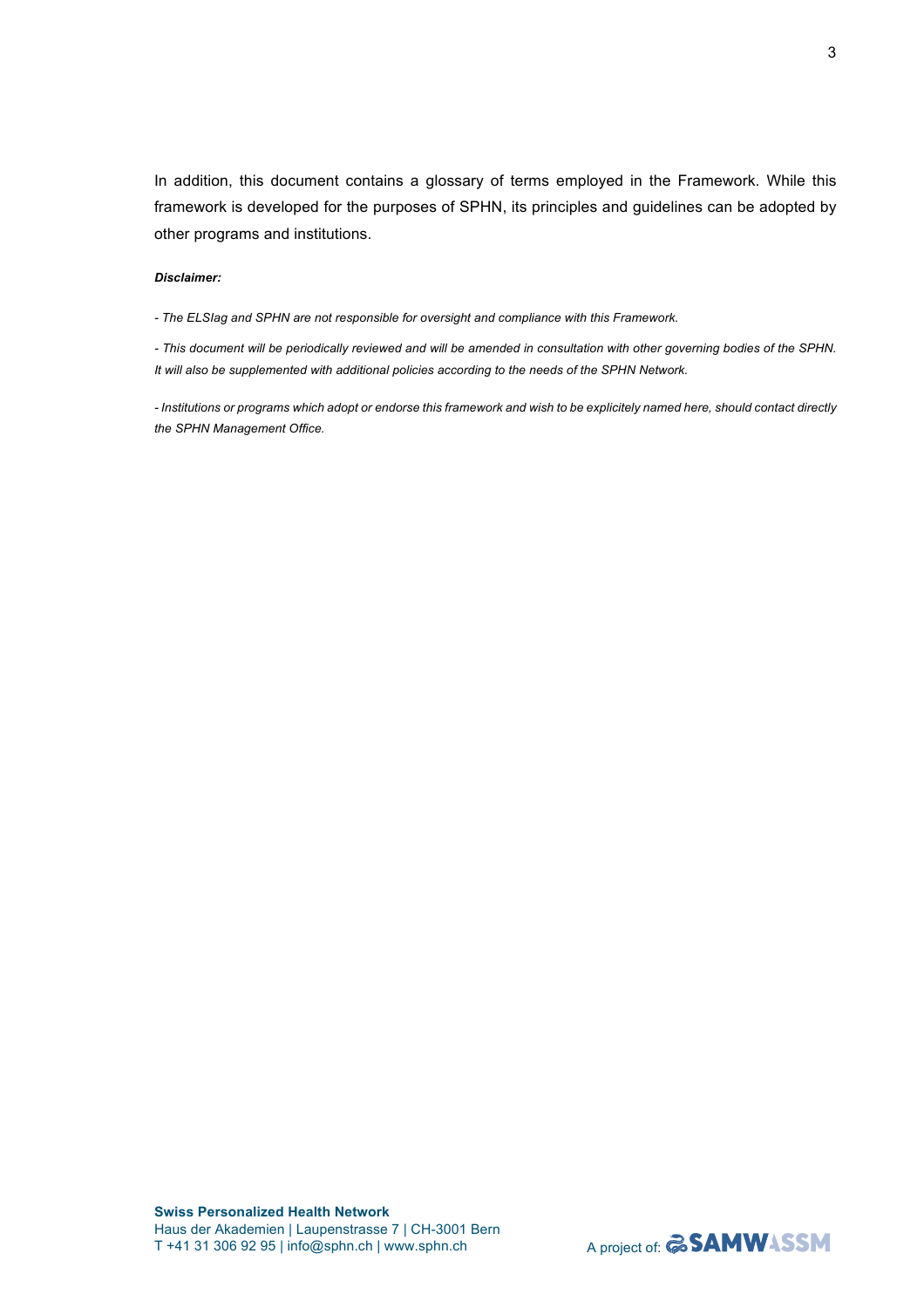### II. Glossary

The terms below are used in the Framework and they are designed to meet the needs of the SPHN activities.

Additional relevant terms that have not been defined here can be found in the SPHN Glossary (e.g. *pseudonymised*, *encryption*, etc.) available at<https://www.sphn.ch/en/about/publications.html>

**Anonymized data and human biological material** = data and human biological material that cannot possibly be linked back to an identifiable individual without disproportionate effort.

**Coded data and human biological material** = personal data and human biological material linked to a specific person via a code.

**Data processing** = any operation dealing with personal data, irrespective of the means and the procedure employed, and in particular the collection, storage, use, sharing, revision, disclosure, archiving or destruction of such data.

**Data subject** = natural person whose data is processed.

**Further research use** = all research activities employing personal data and/or human biological material beyond the scope of initial collection (e.g. health-related personal data collected in the context of one research project and still usable for other studies unrelated to the original one; or clinical data or human biological material initially collected for diagnostic purposes and then analysed for research purposes).

**General consent** = informed consent of a research participant to unspecified further research uses of his or her health-related personal data or human biological material. (In the international academic literature, the closest term to *general consent* is *broad consent*).

**Genetic data** = haplotype, genotype and sequence data regarding the genome of an individual, including both genes and non-genic regions of the genome. For the purposes of this Framework, genetic data is also contained in derivatives of DNA, namely RNA and protein sequence data.

**Health-related personal data** = information concerning the health or disease of a specific or identifiable person, including genetic data.

**Human biological material** = organs, cells, tissues, body fluids, and components of such material (including DNA and RNA) that have been extracted from a human being. (Other terms employed are: *specimen*, which is defined as a specific quantity of biological material (e.g. tissue, blood, urine)

4

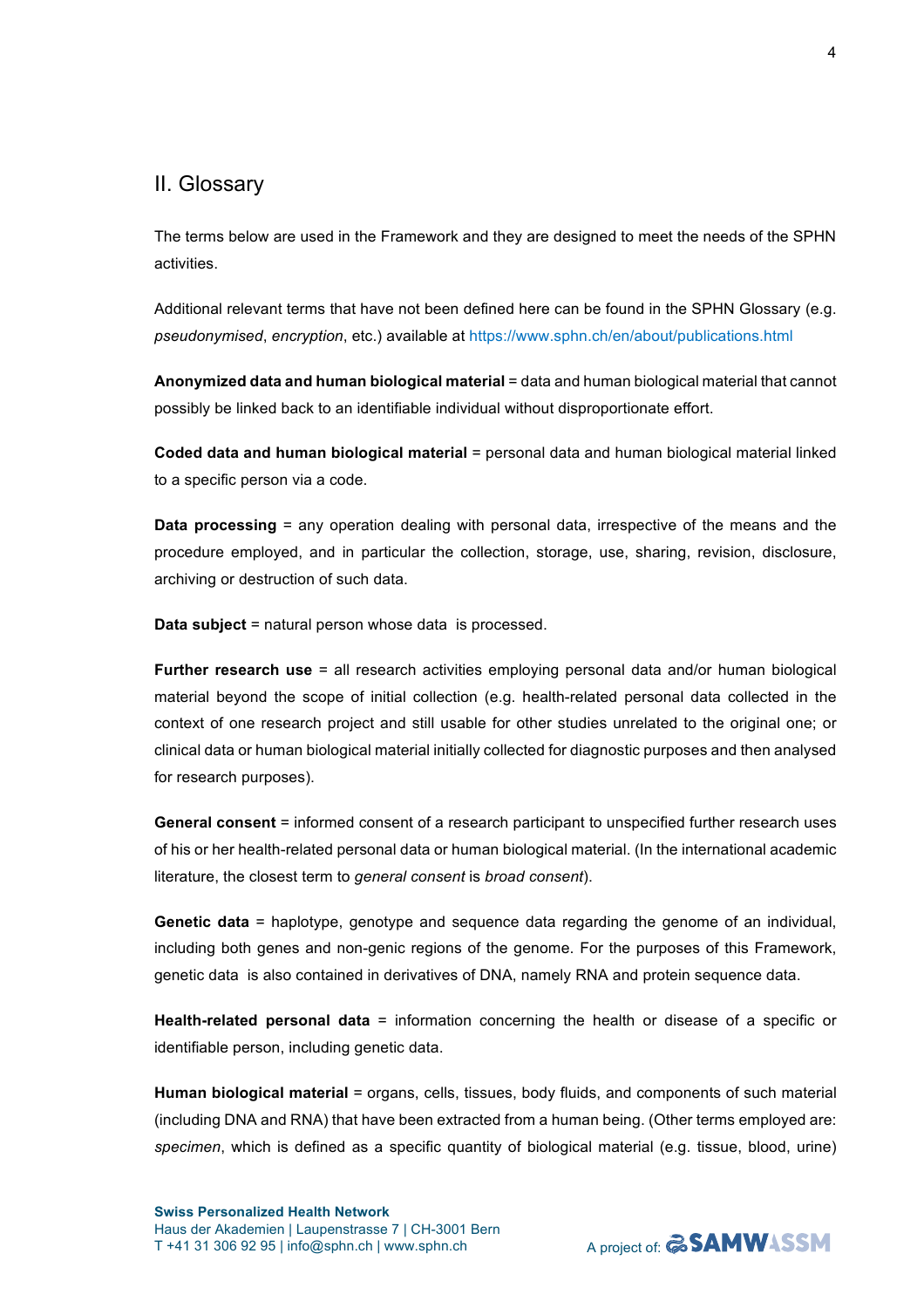taken from a single subject or participant at a specific time, and *sample*, which is defined as a single unit containing material derived from one specimen, e.g. plasma, serum, DNA, cells, etc.).

**Participating institutions** = institutions that are active in SPHN projects, including but not limited to institutions that receive funding from the SPHN (e.g. private entities or foreign research groups).

**Personal data** = all information relating to an identified or identifiable person, including health-related personal data.

**Re-identification =** any process by which coded personal data or human biological material is matched with the identity of the person from which they were originally sourced.

**Research biobank** = any collection of human biological material and related data, made available for the conduct of research studies.

**Research participants** = individuals who contribute data and/or human biological material to research, including both individuals currently or previously enrolled in research projects and patients whose data or human biological material are used in research.

**Right to informational self-determination** = the right to exercise control over the use of one's personal information (including health-related personal data and information derived from human biological material).

**Specific consent** = informed consent of a research participant to a defined/specific research use of his or her health-related personal data or human biological material.

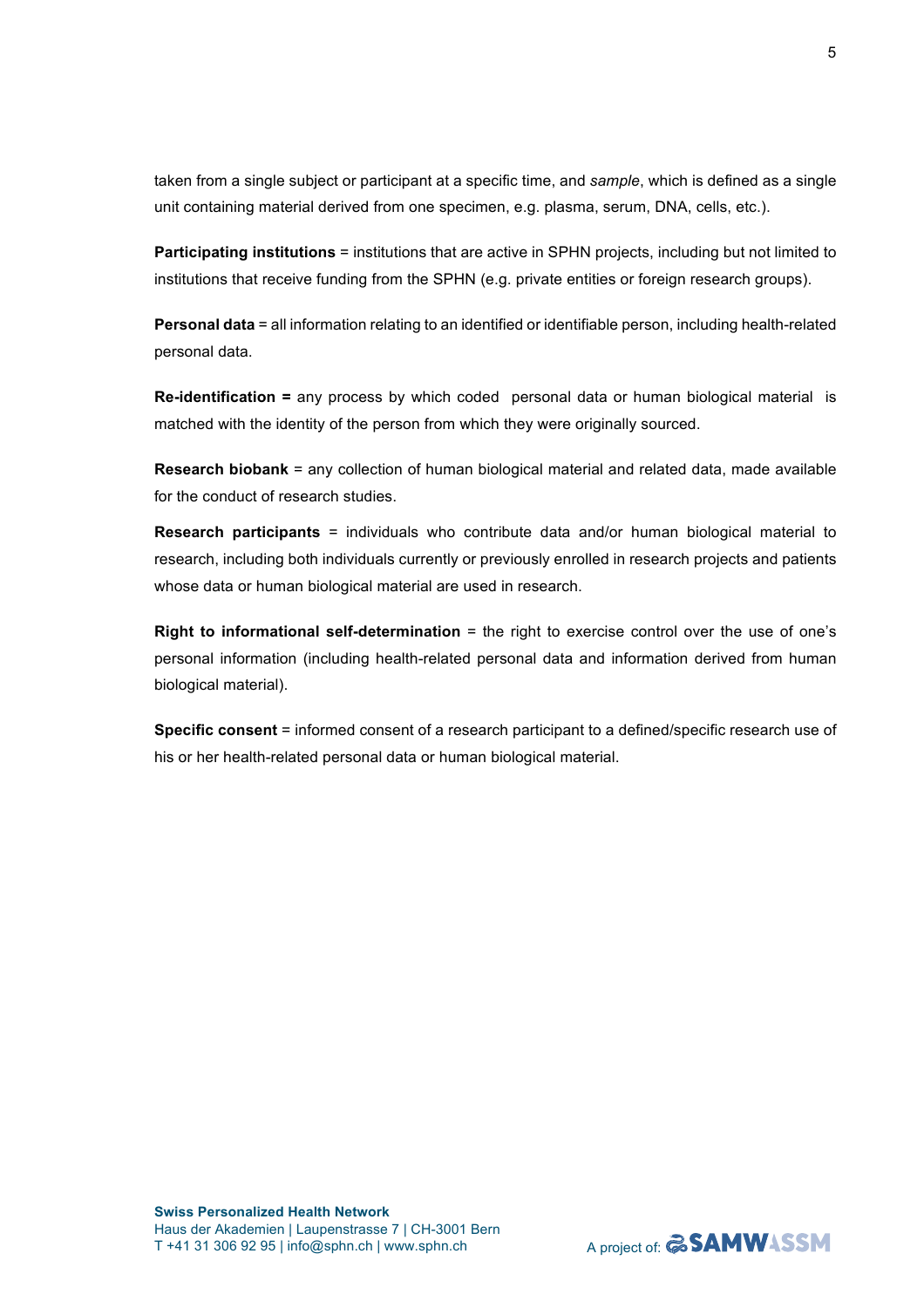## III. Ethical Principles and Guidelines for Responsible Data Processing in the SPHN

Four ethical principles should guide the conduct of researchers and the activities of institutions that participate in the SPHN when processing personal data or handling human biological material. In particular, this document aims to provide ethical guidance for the sharing of such data and material within the SPHN.

#### 1. Respect for Persons

**The rights and dignity of individuals, families, and communities contributing personal data and/or human biological material in the context of research and clinical care, as well as any other type of data that can be useful for biomedical research must be respected, protected, and promoted.**

Individuals have universal human rights, enjoy intrinsic moral worth and have a fundamental entitlement to act as autonomous persons. This includes a right to informational self-determination, that is, the right to exercise control over the use of one's personal information (including healthrelated personal data and information derived from human biological material). These fundamental rights shall always take precedence over the interests of scientific knowledge and shall be respected and protected by anyone who processes personal data or handles human biological material, for any purpose and at any time. Ethics review committees are tasked with safeguarding such rights.

Enrollment in a research study and collection and use of personal data shall be informed and fully voluntary acts. Withdrawal from a research study and, unless technically impossible, removal of personal data from a research database shall never lead to negative consequences for research participants. The appropriate type of consent plays an instrumental role in ensuring the above.

Individuals, families, and communities who agree to participate in a research study and provide health-related personal data and/or human biological material for research purposes, may sometimes do so without direct benefit expectations and mostly due to altruistic motivations or inspired by moral ideals of solidarity. Nevertheless, they have the right to receive at least clinically actionable information that may result from the analysis of their personal data and/or human biological material. The realization of this right is often determined through the applicable consent process.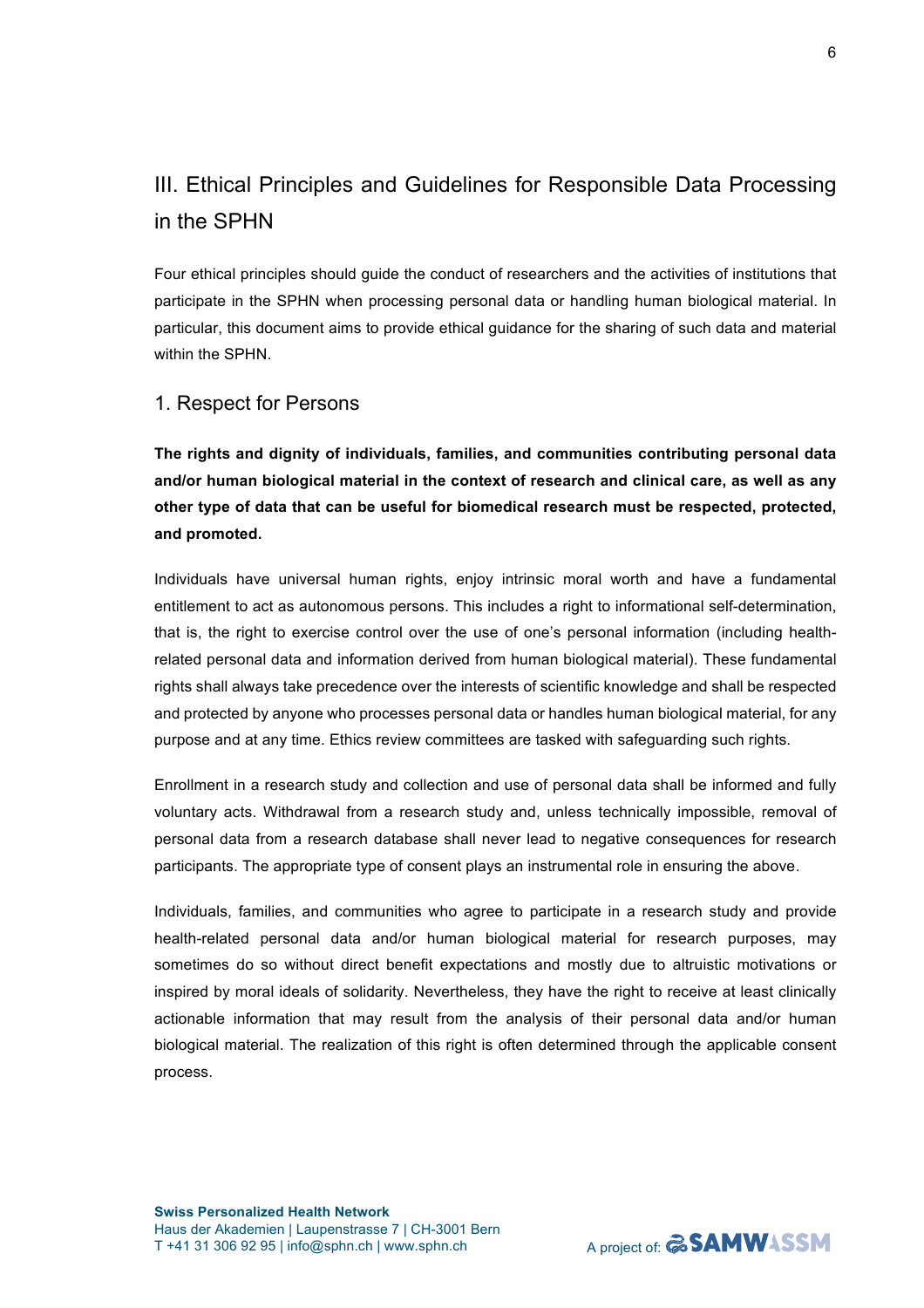- a) All personally identifying genetic data shall be made available for further research use by participating institutions if research participants have provided prior informed consent for the specific use in question.
- b) All coded genetic data shall be made available for further research use by participating institutions, provided at least general consent has been obtained.
	- i. A general consent template is being developed by the SAMS and swissethics. Updates on this link: [https://www.samw.ch/de/Ethik/Forschungsethik/Vorlage-](https://www.samw.ch/de/Ethik/Forschungsethik/Vorlage-GK.html)[GK.html](https://www.samw.ch/de/Ethik/Forschungsethik/Vorlage-GK.html) / https://www.samw.ch/fr/Ethique/Ethique-de-la-recherche/Modele-CG.html
- c) Identifiable personal data shall be made available for further research use by participating institutions, provided specific consent has been obtained.
- d) All anonymized genetic data and human biological material shall be made available for further research use by participating institutions provided research participants have been informed about both the purpose and consequences of anonymization and the intention to use such anonymized data for research, and have not explicitely disagreed.
- e) In special circumstances, personal data and human biological material for which neither general nor specific informed consent is available or possible to seek or, when applicable, for which information on the right to dissent has not been provided, can be made available for further research use by participating institutions provided an authorization is obtained by the competent cantonal ethics committee – following the conditions set forth by the law.
- f) Research participants have the right to request for and be provided with information about their health-related personal data and human biological material, including information related to their collection, storage, use and sharing. They should also have the option to request corrections of errors.
- g) Participating institutions should have mechanisms in place that ensure revocations of consent are swiftly acted upon across the Network. Upon revocation of consent, personal data and biological material should no longer be made available for research. Personal data should be removed and human biological material should be destroyed if, upon revocation of consent, the research participant has expressed this preference. However,

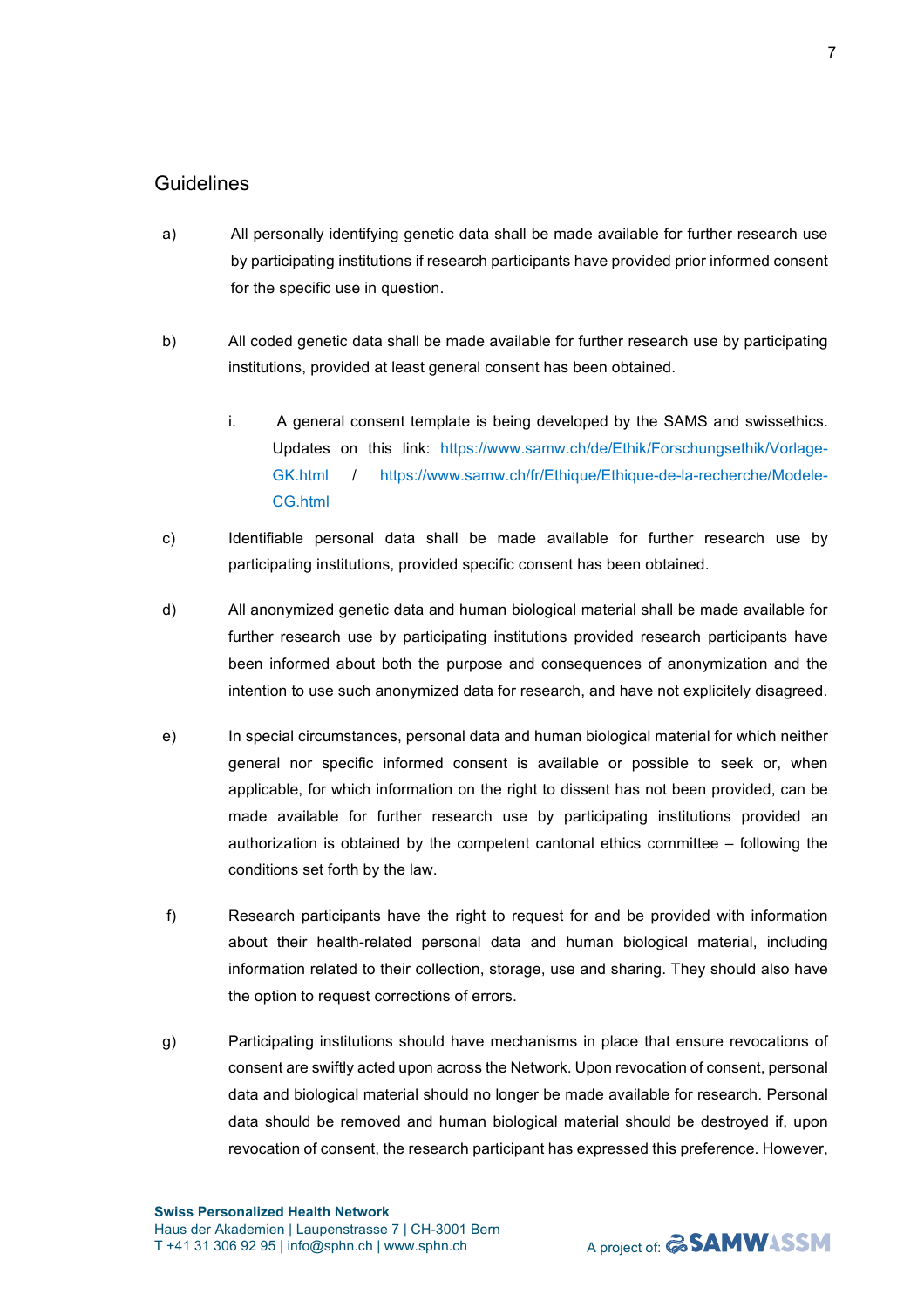complete elimination of all human biological material and data may not be possible. Research participants should be informed  $-$  during the consent procedures  $-$  of this possibility.

- h) Human biological material and personal data that have already been employed by the time consent is revoked should no longer be used, except if they have been anonymized. If data are in use at the time of revocation, the ongoing project should be completed provided the participant was informed about this possibility at the consent process.
- i) Clinically actionable findings should be communicated to research participants through competent healthcare professionals, as stipulated at the consent.
- j) Criteria for determining clinically actionable findings will be elaborated by the ELSIag at a later stage and shall guide decisions about re-contacting research participants.
- k) Participating institutions should have standardized procedures regarding the communication of clinically actionable findings and of clinically relevant results in case research participants request disclosure of such results.

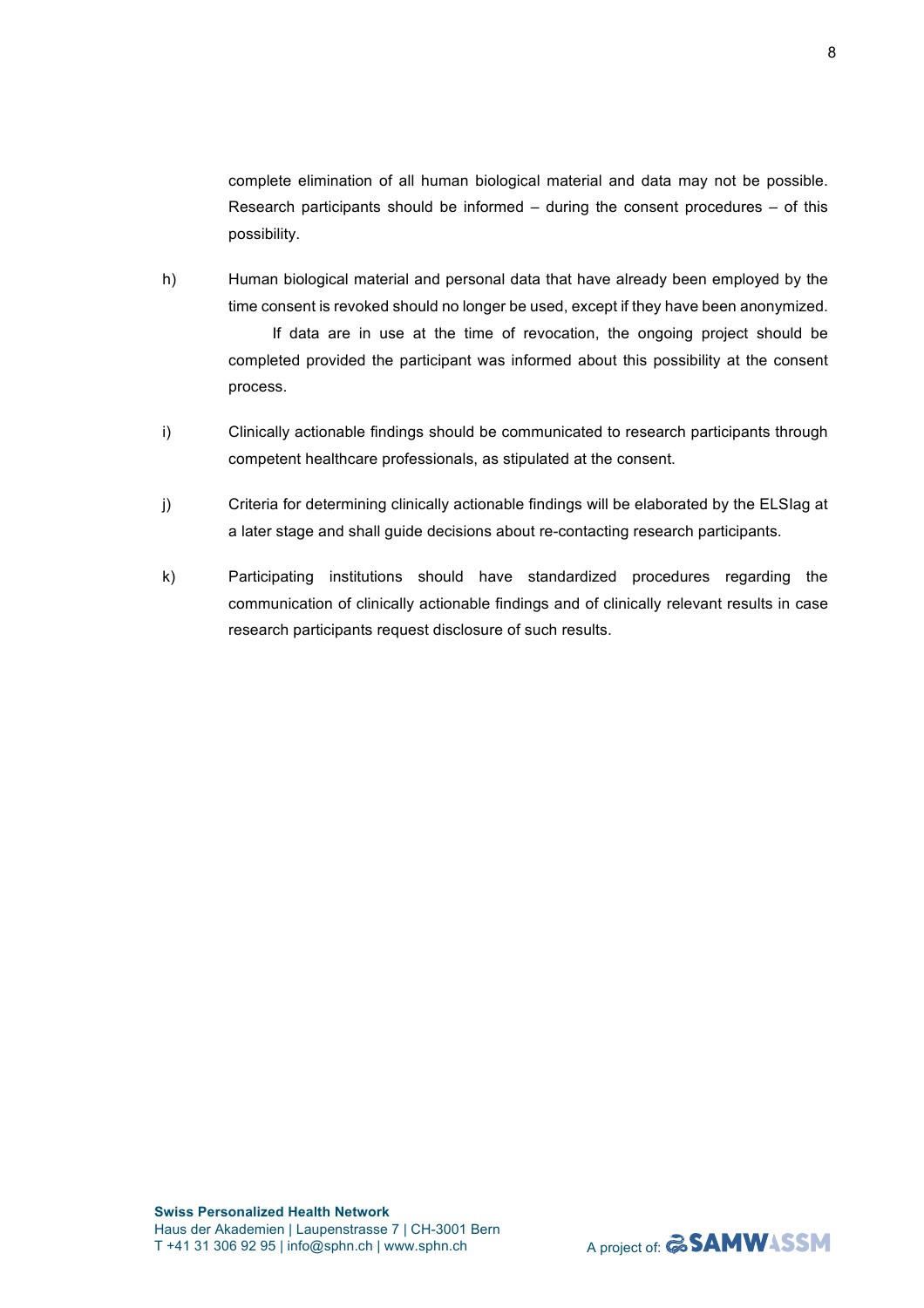#### 2. Privacy

### **The privacy of research participants and the confidentiality of their personal information must be safeguarded.**

All persons possess a fundamental right in not having personal information accessed or distributed without their authorization, or used in inappropriate, illicit, or harmful ways. For this reason, the processing of data such as the collection, storage, use and sharing of personal data and/or human biological material for research purposes shall only take place under the condition that individuals' right to privacy is respected. Individuals have the right to determine what information about themselves is kept confidential and what can be disclosed. This right can be overridden only in exceptional circumstances, such as a public health emergency, national security reasons or urgent medical needs and only according to applicable law.

Appropriate measures for the protection of privacy must be taken, for instance, by implementing security controls, advanced anonymization and cryptography, and by preventing access beyond the authorized research needs. In the context of scientific research, privacy fosters trust in the activity of researchers and institutions that collect, store, use, distribute, access or otherwise process personal data and human biological material, related to both patients and healthy individuals.

To protect privacy, constant compliance with security standards for the storage of data and human biological material is crucial.

All necessary technical and organisational measures should be adopted and continuously reviewed and updated to protect personal data and human biological material from unauthorized access, intentional or unintentional alteration, damage, loss and misuse.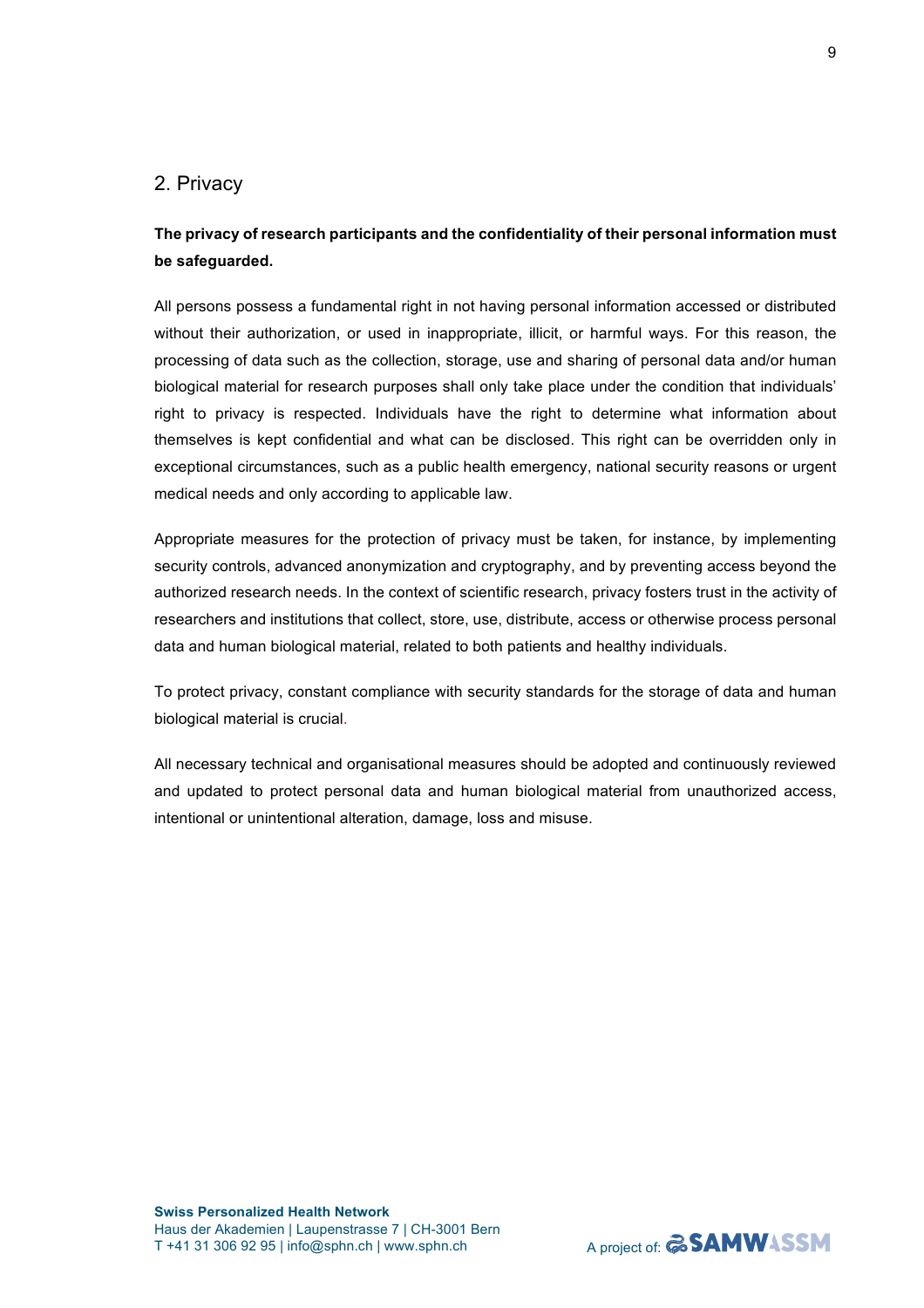- a) The institutions participating in the SPHN shall abide by data security standards as prescribed by the Data Coordination Centre.
- b) Participating institutions should abide by professional standards of confidentiality with respect to health-related personal data and human biological material as stated in relevant professional codes of conduct.
- c) Participating institutions are responsible for coding and anonymization of personal data and human biological material, as well as for re-identification procedures (e.g. in case of return of clinically actionable findings). Relevant mechanisms are being articulated by the Data Coordination Centre.
- d) The personnel employed in personal data or human biological material related activities shall be appropriately trained on the technical, legal and ethical requirements with regard to data protection.

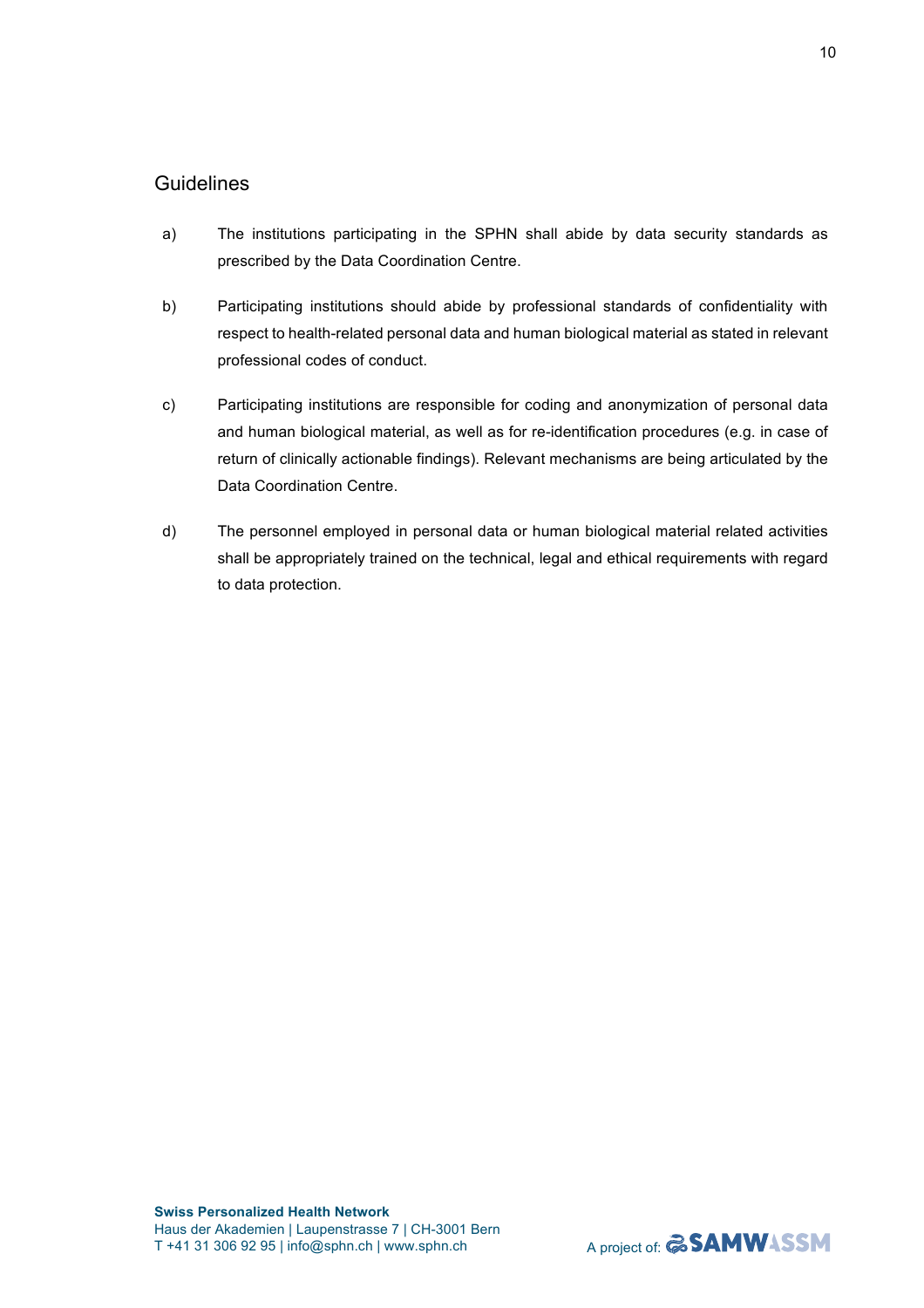#### 3. Data Fairness

**Data that can be used for research purposes and research results should be made available for further research use to advance the common good of scientific knowledge.** 

The availability of data is a major determinant of scientific progress. Data can greatly contribute to the advancement of biomedicine and to the improvement of healthcare. The possibility of using data collected and generated in the context of both research and clinical care, as well as other types of data that can be useful for biomedical research is in the interest of the scientific community, individuals and society. This data often has value well beyond its primary purpose of collection and use, provided researchers are able to access it for further analysis. Data and results should thus be shared for further research or clinical use.

Moreover, certain types of data – like reference genetic sequences, for example – are indispensable assets for progress in specific scientific domains and should thus be considered as community resources and be promptly made publicly accessible.

The researchers and institutions originally involved in the creation of a given dataset shall be given full recognition for their work. Researchers and institutions that generated data through public funding shall not have exclusive access rights to these data sources.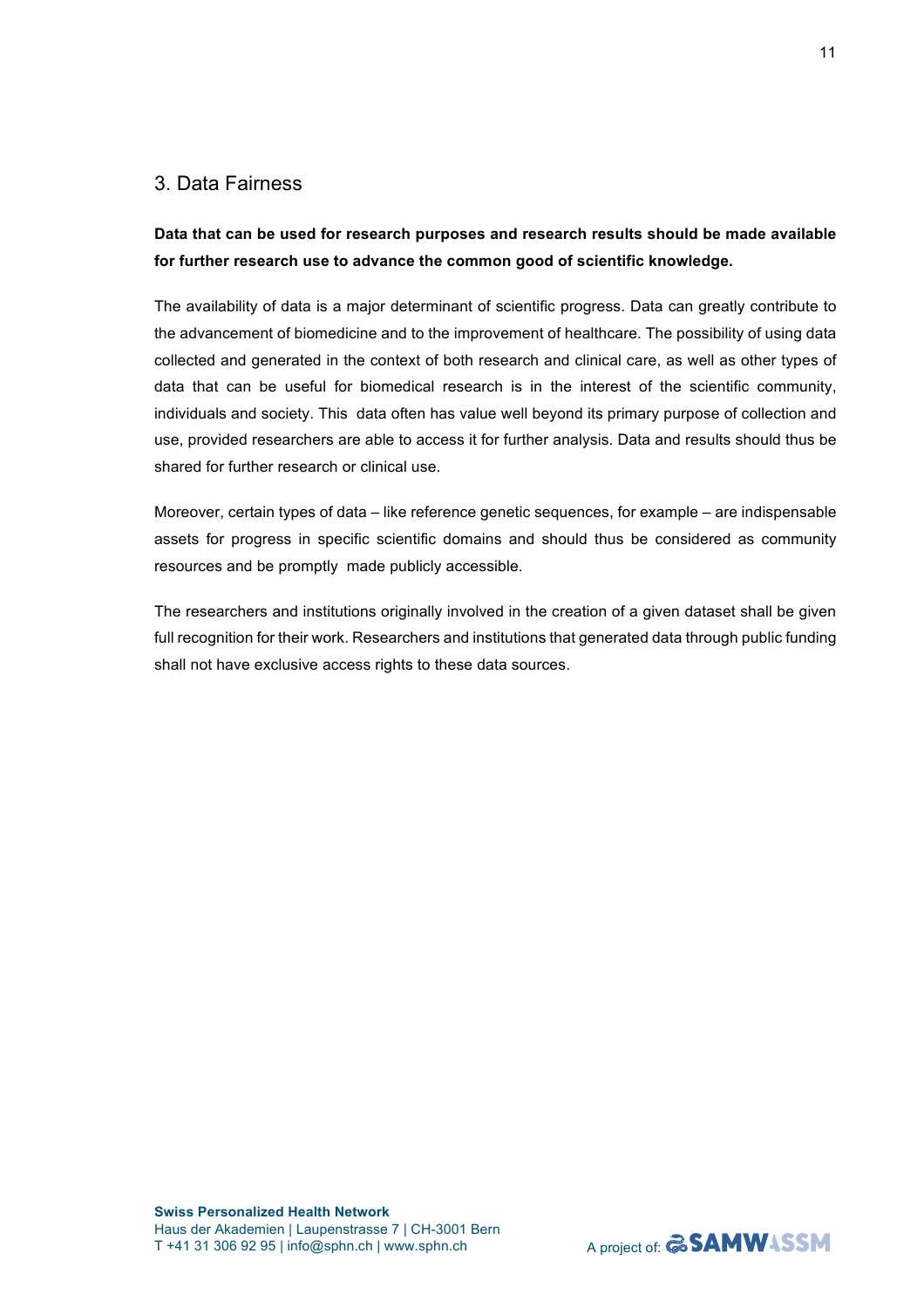- a) The SPHN is committed to maximizing data availability for research use. Therefore, it requires participating institutions to make their relevant data accessible to the Network partners for further research use.
- b) Access to data should be made possible in a timely manner. In case of delayed data releases, a justification should be provided to the SPHN Management Office.
- c) Within the SPHN, partners should make data accessible without financial profit, and cannot grant exclusive data access rights to any other party.
- d) Costs associated with making data or human biological material accessible can give rise to compensation either in kind or through an appropriate data access fee. Such costs should be included in the requested funding.
- e) Data users should give proper recognition and credit to those who provided the data.
	- i. Norms for authorship attribution are specified in the Swiss Academies of Arts and Sciences' recommendations for authorship in scientific publications<sup>1</sup>, and should be followed.
	- ii. Issues of intellectual property attribution will be dealt with at the institutional level by each participating institution.
- f) Data shared within the SPHN infrastructure shall be accompanied by a description of the procedures used to generate it, as well as adequate metadata. Moreover, shared data should adhere to formats and standards defined by the interoperability working group led by the Data Coordination Centre to ensure optimal interoperability.
- g) Participating institutions should plan in advance how to disseminate research results to the wider public.



Scientific Integrity Committee of the Swiss Academies of Arts and Sciences, Hess, Ch. W., Brückner, Ch., Kaiser, T., Mauron, A., Wahli, W., Wenzel, U. J., Salathé, M. (2015), Authorship in scientific publications: analysis and recommendations, *Swiss Medical Weekly* 145: w14108. DOI: 10.4414/smw.2015.14108.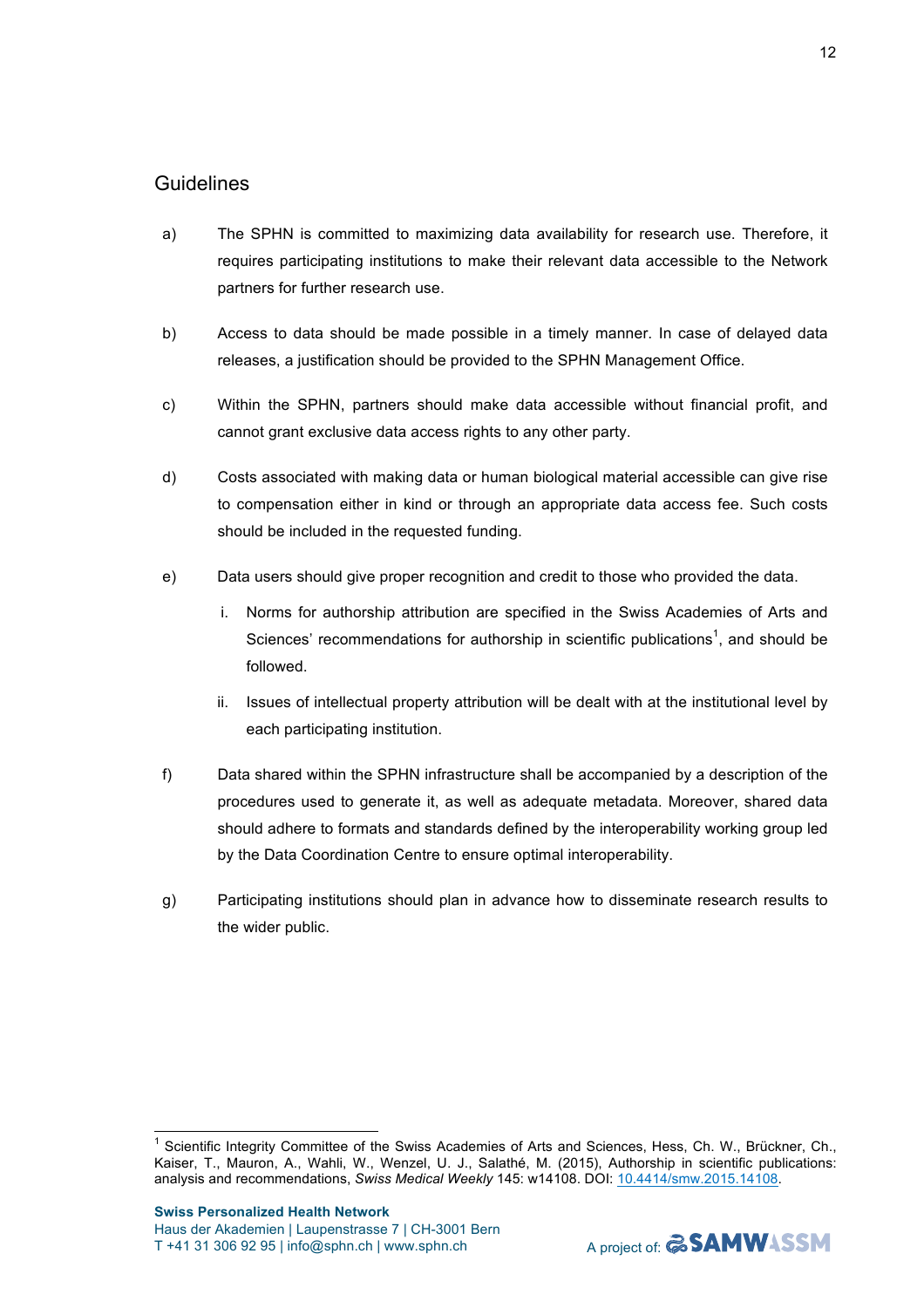#### 4. Accountability

**Accountability mechanisms should ensure fair, lawful and transparent processing of personal data and handling of human biological material.**

The existence of adequate governance structures is a prerequisite for the use of health-related personal data and human biological material in the context of scientific research.

Accountability requires that participating institutions processing health-related personal data and/or handling human biological material for research purposes can be held responsible for the consequences their activities may have on both research participants and society as a whole.

Compliance with existing legal norms and regulations regarding the use of health-related personal data and human biological material for research purposes is the baseline of accountability. However, whenever appropriate, additional measures should be adopted in order to provide better protection to the legitimate interests of research participants. Prospective research participants should receive information including the purpose of databases and research biobanks to which they contribute data and human biological material, about their for-profit/not-for-profit status, and the conditions under which they will grant other researchers access. Governance procedures and mechanisms adopted by participating institutions should be open to scrutiny. In particular, research participants have a right to access information regarding how an institution processes their data and handles their human biological material, including the conditions under which it grants other users access to such resources.

These basic principles of transparency are constitutive elements of accountability.

Robust accountability mechanisms promote public trust and foster a climate of mutual respect and reciprocity between research institutions, research participants and the general public.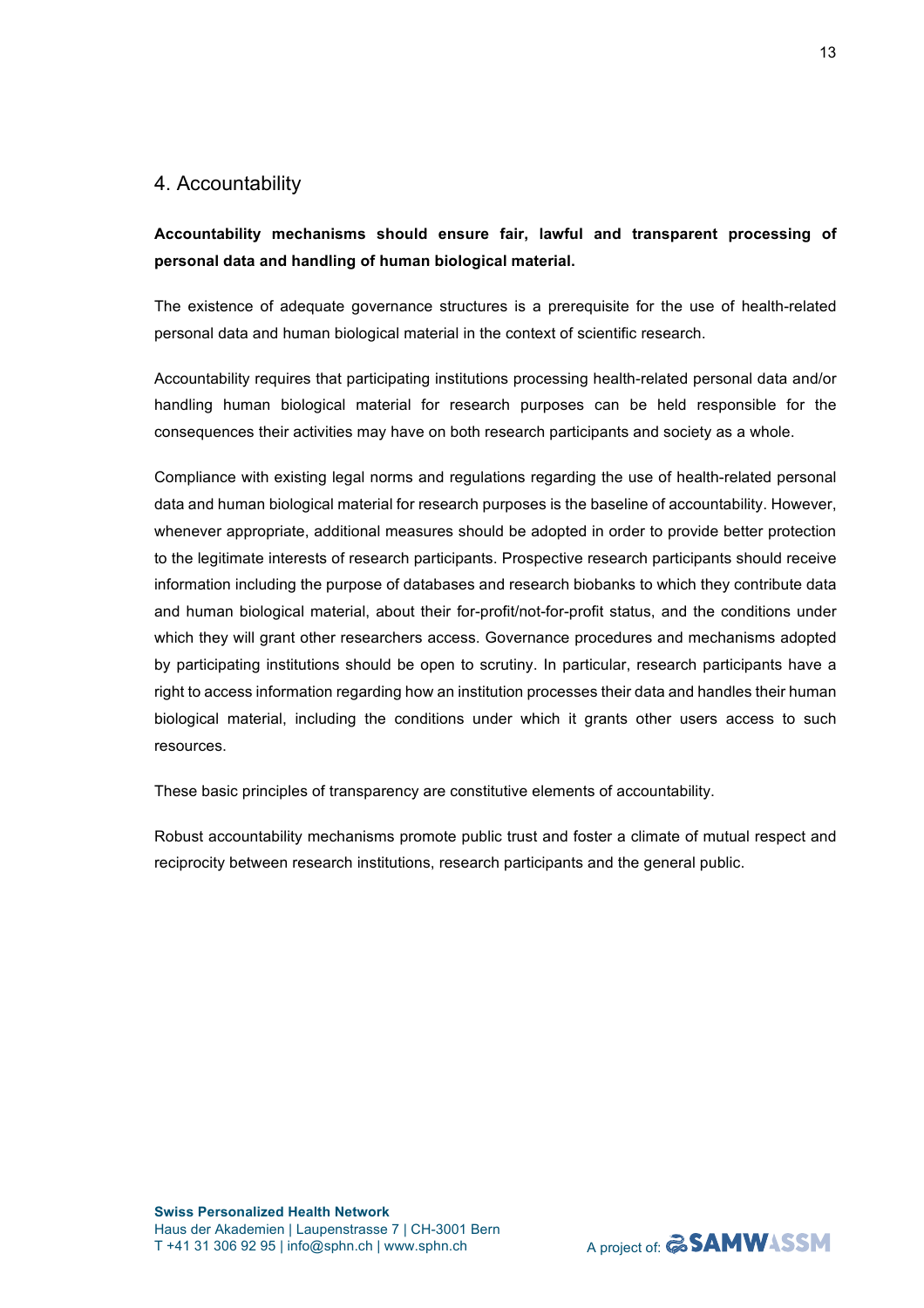- a) The governance structure of the participating institution must be transparent and auditable.
- b) Participating institutions should clearly designate individuals responsible for the processing of personal data and the management of human biological material.
- c) Quality standards for the handling of human biological material should be clear, transparent and auditable.
- d) Procedures for authorizing access to data and/or human biological material by other participating institutions should be lean, standardized and transparent.
- e) Sharing of coded and non-coded biological material must be regulated and documented in a verifiable manner.
- f) If human biological material is only available in limited quantity, clear policies for prioritizing access requests should be in place. Such policies may include clauses for the return of unused human biological material.
- g) Participating institutions should make sure that employees involved in SPHN activities are made aware of the provisions of this Framework and of the institutional accountability mechanisms.
- h) Requests by third parties for access to data or human biological material produced through SPHN-funding should undergo data access review.
- i) Appropriate functions such as monitoring, performance evaluation and periodic auditing of data security measures shall be undertaken. Results from these activities shall be transmitted to the SPHN Data Coordination Centre. Assessment of the institutional capacities for the management of human biological material shall be conducted by an independent organization such as Swiss Biobanking Platform. Results shall be made available to the SPHN Management bodies upon request.
- j) The participating institutions are responsible for legal compliance with Swiss law, including and not limited to the Federal Act on Research involving Human Beings (HRA), the Federal Act on Data Protection (FADP), and the Federal Act on Human Genetic Testing (HGTA).